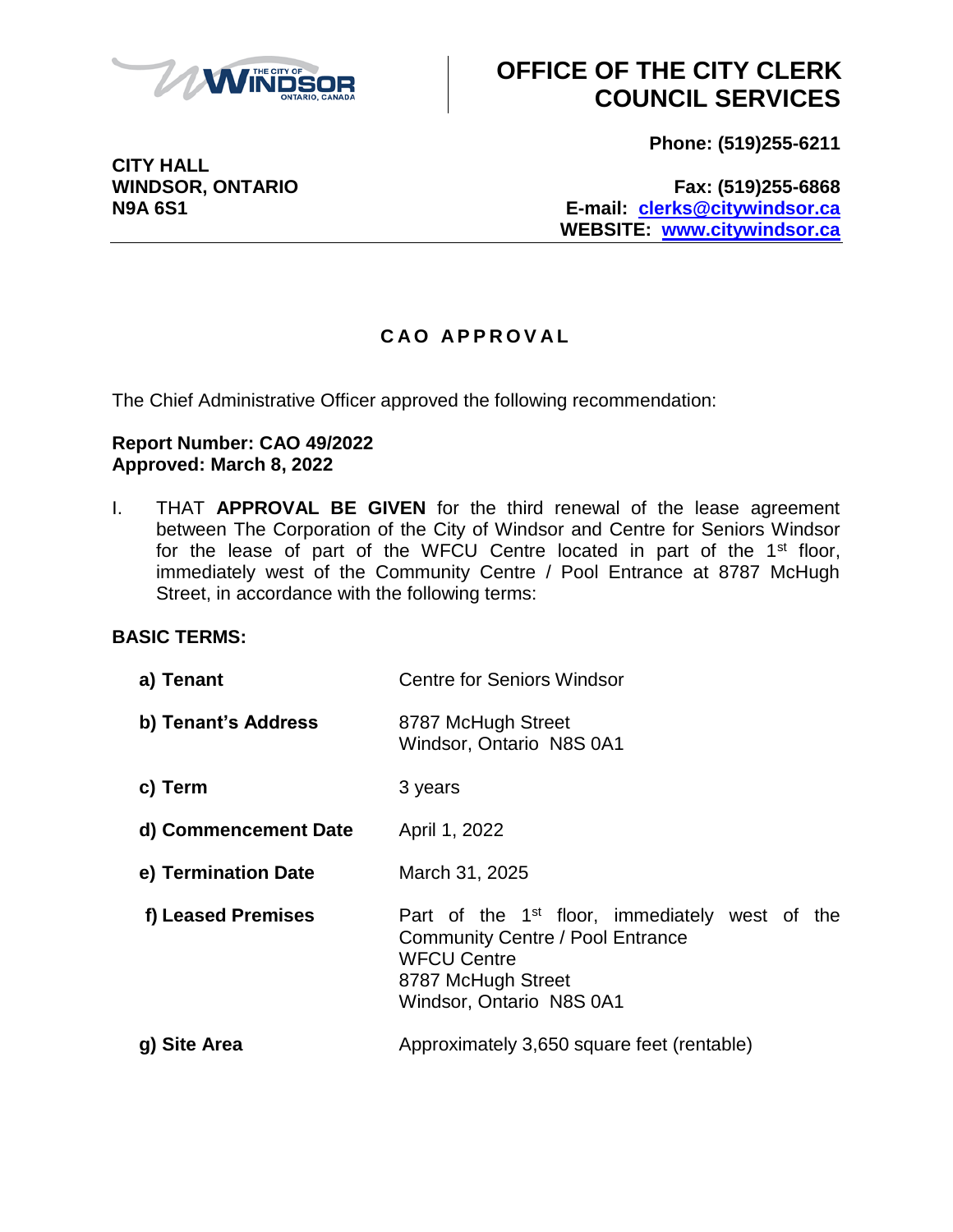

**Phone: (519)255-6211**

**CITY HALL**

**WINDSOR, ONTARIO Fax: (519)255-6868 N9A 6S1 E-mail: [clerks@citywindsor.ca](mailto:clerks@citywindsor.ca) WEBSITE: [www.citywindsor.ca](http://www.citywindsor.ca/)**

| h) Annual Basic Rental  | April 1, 2022 to March 31, 2023<br>\$36,909.21 per annum, plus HST                                                                                                                                                                                                                  |
|-------------------------|-------------------------------------------------------------------------------------------------------------------------------------------------------------------------------------------------------------------------------------------------------------------------------------|
|                         | In each subsequent year of the Term, commencing<br>April 1, 2023, Annual Basic Rental shall increase by<br>the average annual increase in the Consumer Price<br>Index ("CPI") as published by Statistics Canada                                                                     |
| i) Monthly Basic Rental | April 1, 2022 to March 31, 2023<br>\$3,075.77 per month, plus HST                                                                                                                                                                                                                   |
|                         | In each subsequent year of the Term, commencing<br>April 1, 2023, Monthly Basic Rental shall increase by<br>the average annual increase in the Consumer Price<br>Index ("CPI") as published by Statistics Canada                                                                    |
| j) Security Deposit     | <b>None</b>                                                                                                                                                                                                                                                                         |
| k) Land Taxes           | <b>Exempt (Municipal Capital Facility)</b>                                                                                                                                                                                                                                          |
| I) Utilities            | Included in Basic Rent                                                                                                                                                                                                                                                              |
| m)Permitted Use         | Office / Meetings / Workshops / Drop In Centre                                                                                                                                                                                                                                      |
| n) Insurance            | <b>General Liability Insurance</b><br>Minimum Limit \$2,000,000<br>Tenant's Legal Liability Insurance<br>Minimum Limit \$300,000<br>The Corporation of the City of Windsor to be listed as<br>an additional insured, include cross liability and 30<br>days' notice of cancellation |
| o) Overholding Rate     | \$6,151.53 per month, plus HST                                                                                                                                                                                                                                                      |
| p) Renewal              | The original Lease Agreement provided for three (3)<br>additional terms of three (3) years each, under the<br>same terms and conditions of the original Lease<br>Agreement, save and except rent, and no further                                                                    |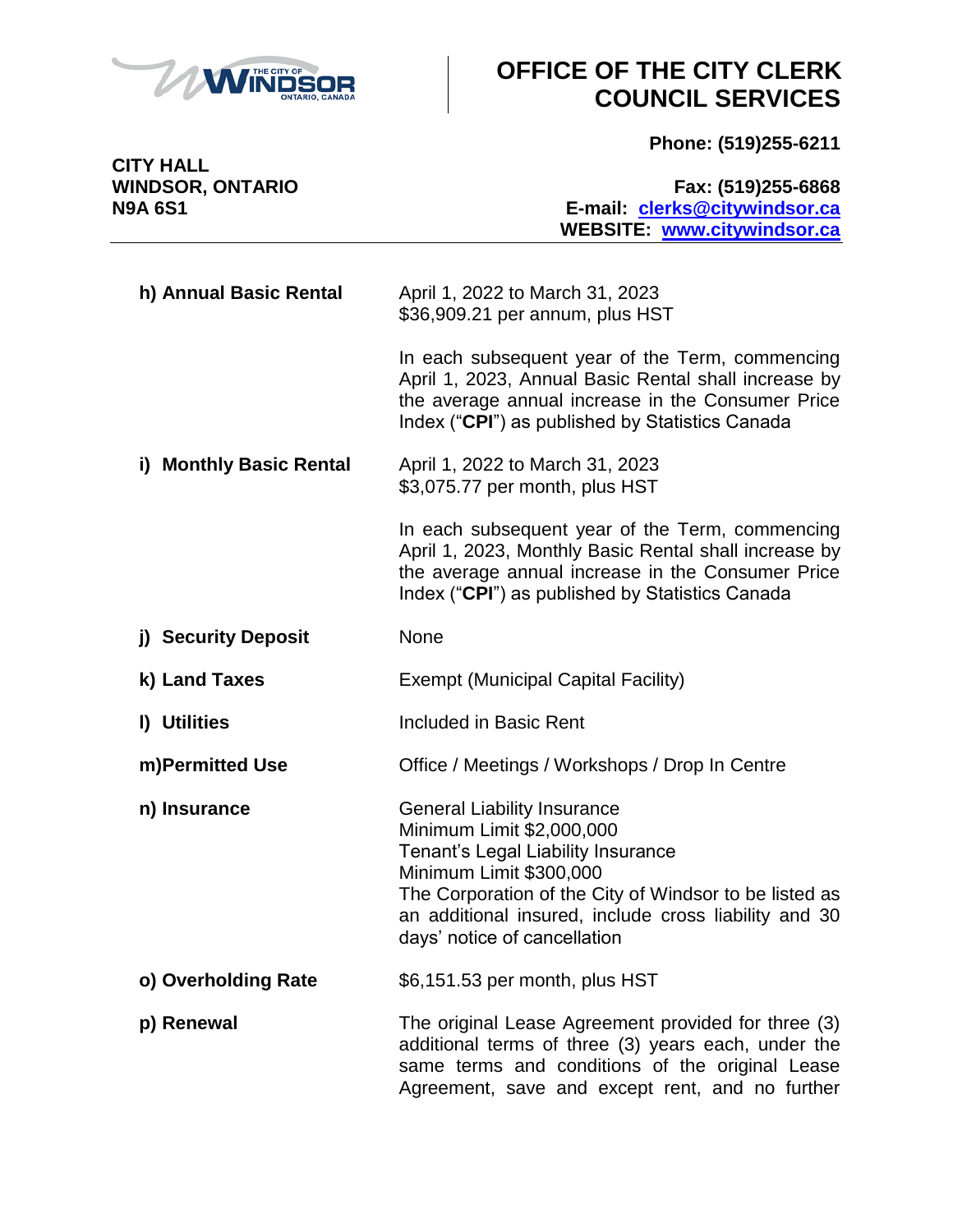

**Phone: (519)255-6211**

**WINDSOR, ONTARIO Fax: (519)255-6868 N9A 6S1 E-mail: [clerks@citywindsor.ca](mailto:clerks@citywindsor.ca) WEBSITE: [www.citywindsor.ca](http://www.citywindsor.ca/)**

> right to extend the term. The term recommended represents the 3rd renewal period

**q) Guarantor** None

**r) Special Provisions:** Tenant shall comply with the most up-to-date regulations in place under the *Emergency Management and Civil Protection Act*, as amended from time to time, regardless of the frequency of such amendments. Tenant shall also comply with any guidelines and best practices issued by the Province of Ontario or any other governing body in relation to limiting the spread of COVID-19

> Tenant acknowledges and assumes responsibility for complying with the *Reopening Ontario (A Flexible Response to COVID-19) Act, 2020*, S.O. 2020, c. 17, as may be amended from time to time, and all regulations, rules, and orders issued thereunder, including, without limitation, any masking requirements, physical distancing requirements, capacity limits, and proof of vaccination requirements (the "**COVID Rules**"). Tenant further agrees to indemnify and hold harmless The Corporation of the City of Windsor from any and all liability, fines, loss, claims, demands, costs and expenses arising in any way from any failure to comply with the COVID Rules

> Tenant acknowledges that it shall be required to execute a Municipal Capital Facility agreement in connection with the Leased Premises; and,

II. THAT the Chief Administrative Officer and City Clerk **BE AUTHORIZED** to sign a Lease Renewal Agreement, to be satisfactory in form to the City Solicitor, satisfactory in content to the Lease Administrator and the Executive Director of Recreation and Culture, and satisfactory in financial content to the City Treasurer; and,

**CITY HALL**